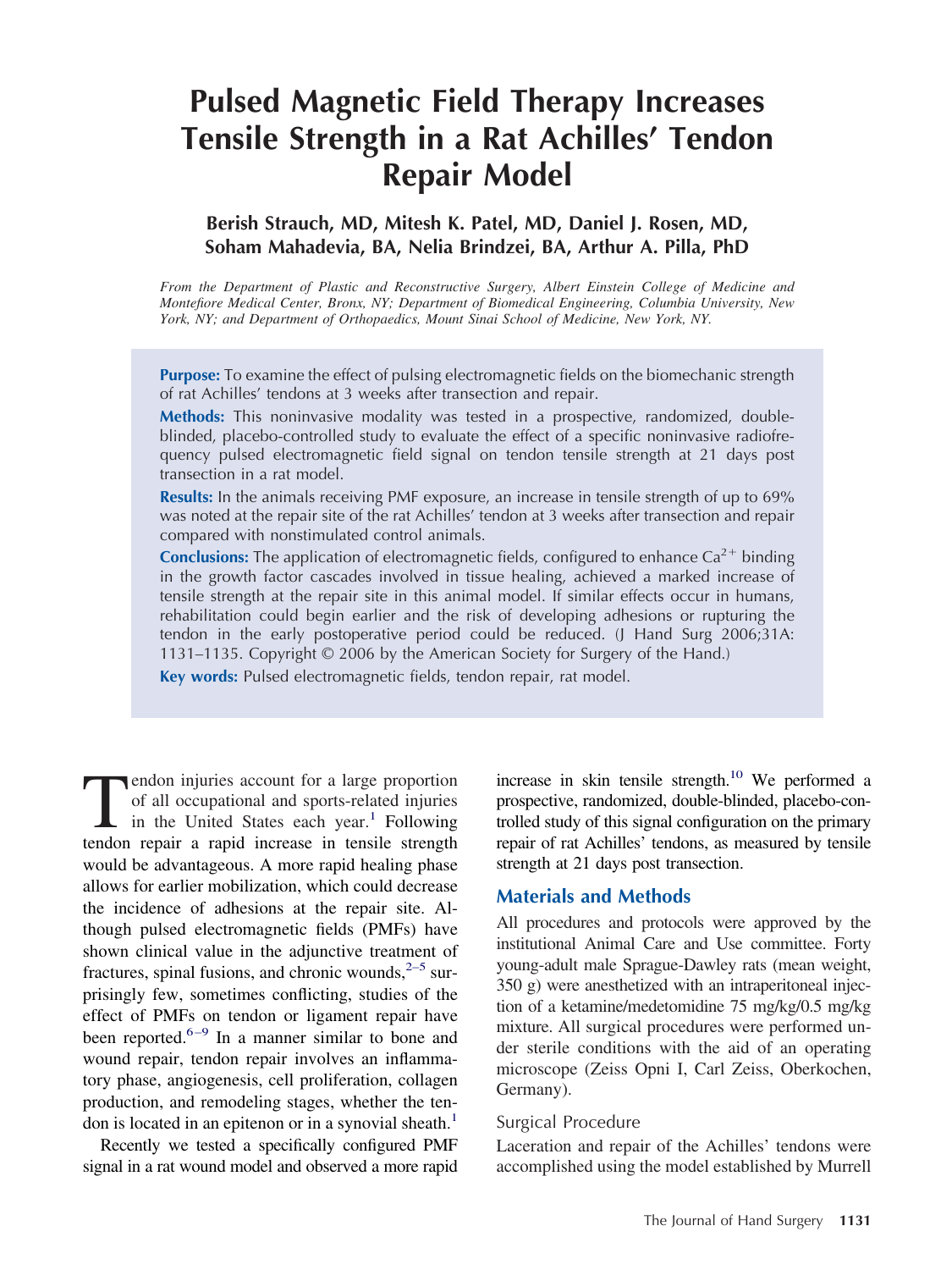et al. $<sup>11</sup>$  The right hind leg was shaved and prepared</sup> with Betadine and alcohol. Under sterile conditions, a 2-cm midline longitudinal incision was made. The tendon was separated from the surrounding tissue, and then transected using a scalpel. The tendon then was immediately repaired with a single 6-0 nylon suture using a modified Kessler stitch. The plantaris tendon was divided but was not repaired. The skin was sutured with interrupted 5-0 sutures (Ethilon, Ethicon, Inc., Somerville, NJ). The limb was not immobilized. After surgery the animals received ketoprofen for pain control. They were returned to their cages and fed standard rat chow and water *ad libitum*.

#### Pulsed Electromagnetic Field Treatment

On the first postoperative day all animals were randomly assigned to 4 treatment groups (groups  $1-4$ , 10 animals/group). Randomization followed the parallel group protocol wherein each animal was randomly assigned to one of the treatment groups until there were 10 in each group.<sup>12</sup> Animals remained in their assigned group until they were killed. Three active groups received specific PMF treatments for two 30-minute sessions per day over a period of 3 weeks and a single control group was treated identically except that no PMF was applied. Before the surgeries the PMF units were calibrated to the desired signals by the manufacturer (Ivivi Technologies, Inc., Northvale, NJ) with all investigators blinded to signal assignment. The PMF signal used in this study was a pulsed radio frequency (PRF) waveform consisting of a repetitive burst of 27.12-MHz sinusoidal waves emitted by a PMF-generating coil. This modality has been approved by the Food and Drug Administration for the reduction of postoperative pain and edema and is reimbursed by the federal Centers for Medicare and Medicaid Services (CMS) for wound repair.

Two configurations were used. The first PRF waveform, assigned to group 1, consisted of a burst duration of 65 microseconds ( $\mu$ sec), repeating at 600 bursts/s with an amplitude at the tendon target of 1 G. The second PRF waveform consisted of a burst duration of 2,000  $\mu$ sec, repeating at 5 bursts/s, with an amplitude at the tendon target of 0.05 G (group 2), and the third PRF waveform was configured identically to the second, except with amplitude at the tendon target of 0.1 G (group 3). Control animals (no signal) were assigned to group 4.

The PRF signal was delivered with a single-loop coil ( $14 \times 21$  inches) that was mounted on a plastic

support which allowed a standard rat plastic cage with all metal portions removed to positioned entirely within its boundaries. Specifically, the coil loop was located 1 inch outside each wall of the cage and 3.5 inches above and horizontal to the floor of the cage. Five freely roaming animals were treated with each coil. The PMF signal amplitude was checked by a third party (AAP) throughout the study with a calibrated field probe (NIST traceable calibrated field probe model FCC-301-1-MR1; Fischer Custom Communications, Torrance, CA) connected to a calibrated 100-MHz oscilloscope (model 2358; Tektronix, Beaverton, OR). Signal amplitude within the rat treatment cage over the normal range of rat movement was uniform to  $\pm 10\%$ . Signal consistency was verified weekly by a third party (AAP) who was not involved with the surgical, treatment, or testing phases of this study. There were 2 cages each for the control and active groups, and each cage had its individual coded PMF exposure system. The PMF treatment was performed twice daily for 30-minute sessions until the animals were killed. Control animals were treated in identical cages equipped with identical coils but inactivated. All PMF exposure systems were set to active or control by a third party (AAP) at the start of the experiment, thereby enabling the investigators who were handling the animals throughout all phases of this study to remain blinded.

## Biomechanic Test

At the end of the 3-week treatment period animals were killed by a pentobarbital solution. The Achilles' tendon was harvested by proximally severing the muscle bellies arising from the tendon and distally disarticulating the ankle, keeping the calcaneous and foot attached. All extraneous soft and hard tissues were removed from the calcaneous–Achilles' tendon complex. Tensile strength testing was performed immediately after harvest on a tensiometer (Com-ten 922MTC; Com-Ten Industries, Pinelles Park, FL) equipped with a 9-kg load cell. The tendon, in continuity with the calcaneal bone, was fixed between 2 metal clamps so as to maintain a physiologically appropriate foot extension compared with the vertically oriented Achilles' tendon. The tendons then were pulled apart at a constant speed of 0.45 mm/s until failure and the peak tensile strength was recorded. The investigator performing the mechanical test had no knowledge of whether the tendon being tested was from the active or control group.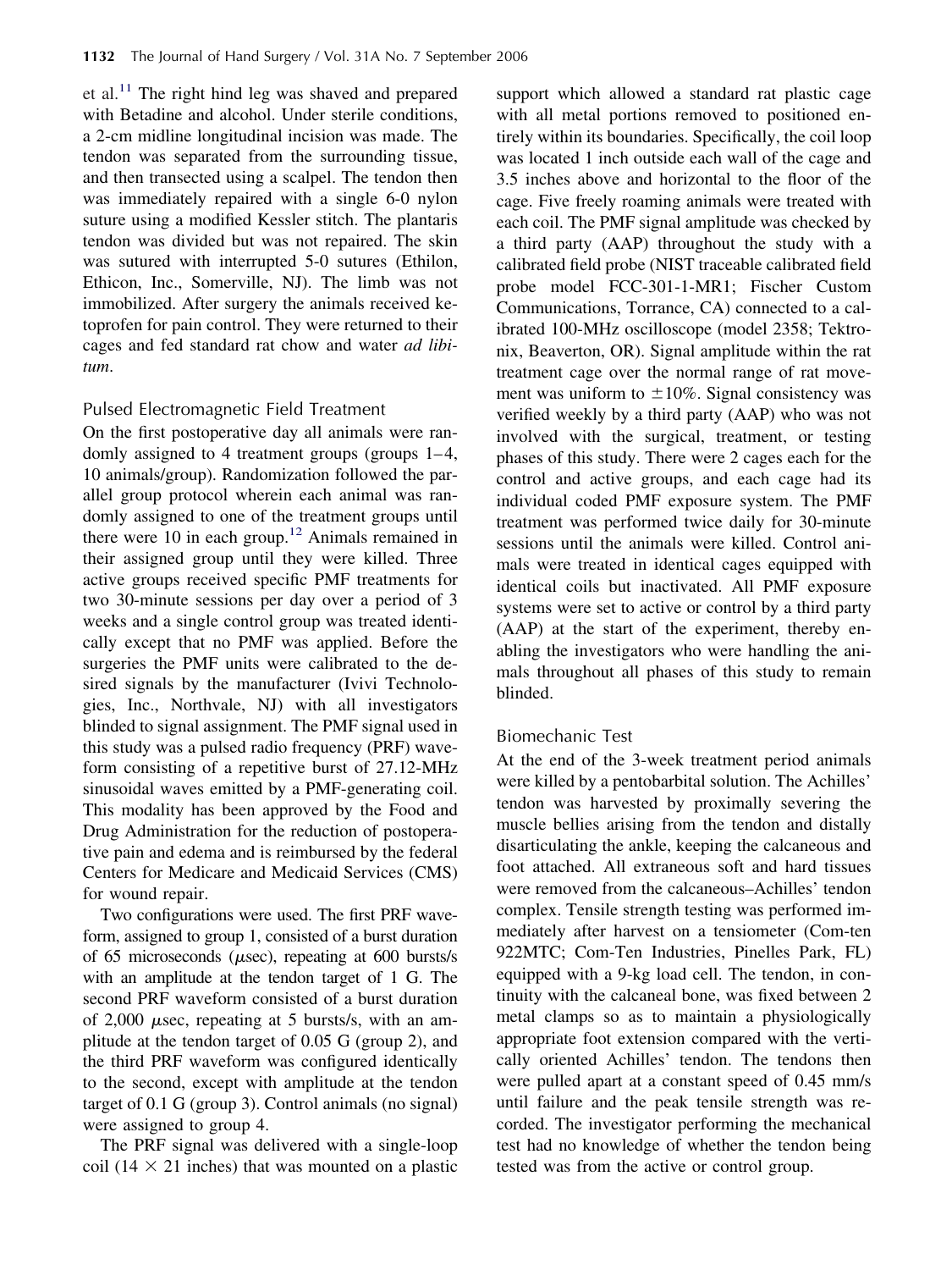| Table 1. Comparison of PMF Effects on Achilles' Tendon Repair in the Rat |                                       |                                         |                             |
|--------------------------------------------------------------------------|---------------------------------------|-----------------------------------------|-----------------------------|
| <b>PMF Treatment</b>                                                     | Tensile Strength ( $kg/cm^2 \pm SD$ ) | <b>Percentage Increase Over Control</b> | <b>Analysis of Variance</b> |
| <b>Sham</b>                                                              | $80.6 \pm 16.6$                       |                                         |                             |
| 65 $\mu$ sec, 1 G                                                        | $99.4 \pm 14.6$                       | 24                                      | $p = .055$                  |
| 2,000 $\mu$ sec, 0.05 G                                                  | $129.4 \pm 27.8$                      | 60                                      | $p < .001*$                 |
| 2,000 $\mu$ sec, 0.1 G                                                   | $136.4 \pm 31.6$                      | 69                                      | $p < .001*$                 |
|                                                                          |                                       |                                         |                             |

\*Denotes statistical significance.

#### Statistical Analysis

The mean tensile strength was compared for each group at 3 weeks after tendon transection. Data were analyzed using statistical software (SigmaStat 3.0; SPSS, Chicago, IL). All data passed the Kolmogorov-Smirnov normality test, which allowed a parametric statistical analysis to be used. One-way analysis of variance was used for all comparisons. Significance was accepted at a p value of .05 or less. Unblinding occurred after data analysis.

#### **Results**

Tensile strength was calculated as the maximum breaking strength (in kg) per cross-sectional area (in cm<sup>2</sup>). All analyzable tendons failed at the original transection site. One tendon from group 2 pulled apart at the clamp site, indicating faulty mounting, and the result from 1 tendon in group 4 was not usable because of a load-cell malfunction during testing. The tensile strengths from a total of 38 tendons were available for analysis. The results are shown in Table 1. Tendons treated with the 65-microsecond  $(\mu \sec)$  signal (group 1) had a mean breaking strength of 99.4  $\pm$  14.6 kg/cm<sup>2</sup> compared with 80.6  $\pm$  16.6  $kg/cm<sup>2</sup>$  for the control group (group 4). This represented a 24% increase in breaking strength versus the control group at 21 days, which was not statistically significant ( $p = .055$ ). Tendons from groups 2 and 3, treated with the 2,000-microsecond  $(\mu \text{sec})$  signals, had markedly higher mean breaking strengths of 129.4  $\pm$  27.8 kg/cm<sup>2</sup> and 136.4  $\pm$  31.6 kg/cm<sup>2</sup> for the 0.05-G and 0.1-G signals, respectively, versus the control group  $(80.6 \pm 16.6 \text{ kg/cm}^2)$ . The mean strengths for both groups 2 and 3 were 60% and 69% higher, respectively, at the end of 3 weeks of treatment compared with the control group. This increase in strength was statistically significant ( $p < .001$ ); however, the difference in the mean tensile strength between groups 2 and 3 was not statistically significant ( $p = .541$ ). The differences in mean tensile strength between group 1 (65-microsecond ( $\mu$ sec) burst) and groups 2 and 3  $(2,000 - \mu \text{sec})$  were statistically significant ( $p < .05$ ).

# **Discussion**

The results presented here show that noninvasive PMFs can produce up to a 69% increase in rat Achilles' tendon breaking strength versus control tendons at 21 days after transection. Although all signals used in this study accelerated tendon repair, the greatest acceleration was obtained with waveforms configured to target a signaling mechanism involving  $Ca^{2+}$ binding.

In a manner similar to bone and wound repair, tendon repair for both epitenon and synovialsheathed tendons begins with an inflammatory stage that involves infiltration of inflammatory cells such as macrophages, neutrophils, and T lymphocytes.<sup>1</sup> This stage is followed by angiogenesis, fibroblast proliferation, and collagen (mainly type III) production. Finally, cells and collagen fibrils orient to achieve maximum mechanical strength. These phases all occur in bone and wound repair, in which PMF has shown effectiveness, particularly in the inflammatory, angiogenesis, and cell proliferation stages. $4,13$ 

The most commonly accepted PMF transduction pathway involves ion binding in regulatory pathways involving growth factor release.<sup>13–17</sup> There is abundant evidence suggesting that production of many of the growth factors and cytokines involved in tissue growth and repair is dependent on Ca/calmodulin  $(CaM)$ .<sup>[13,15](#page-4-0)</sup> Pulsed electromagnetic fields have been shown to accelerate  $Ca^{2+}$  binding to calmodulin.<sup>16-18</sup> The 0.05- and 0.1-G signals used in this study were configured *a priori*, targeting a Ca/CaM transduction pathway[.19,20](#page-4-0) The objective was to produce sufficient electric field amplitude (dose) within the frequency response of  $Ca^{2+}$  binding. This would allow a lower-power, more-effective signal. The model predicted that millisecond range burst durations would satisfy these objectives at amplitudes in the 0.05-G range. The 0.1-G signal was added to ensure that the small size of the rat tendon target did not limit the induced current pathway or reduce the expected dose. The model also predicted that the  $65$ - $\mu$ sec burst clinical signal would produce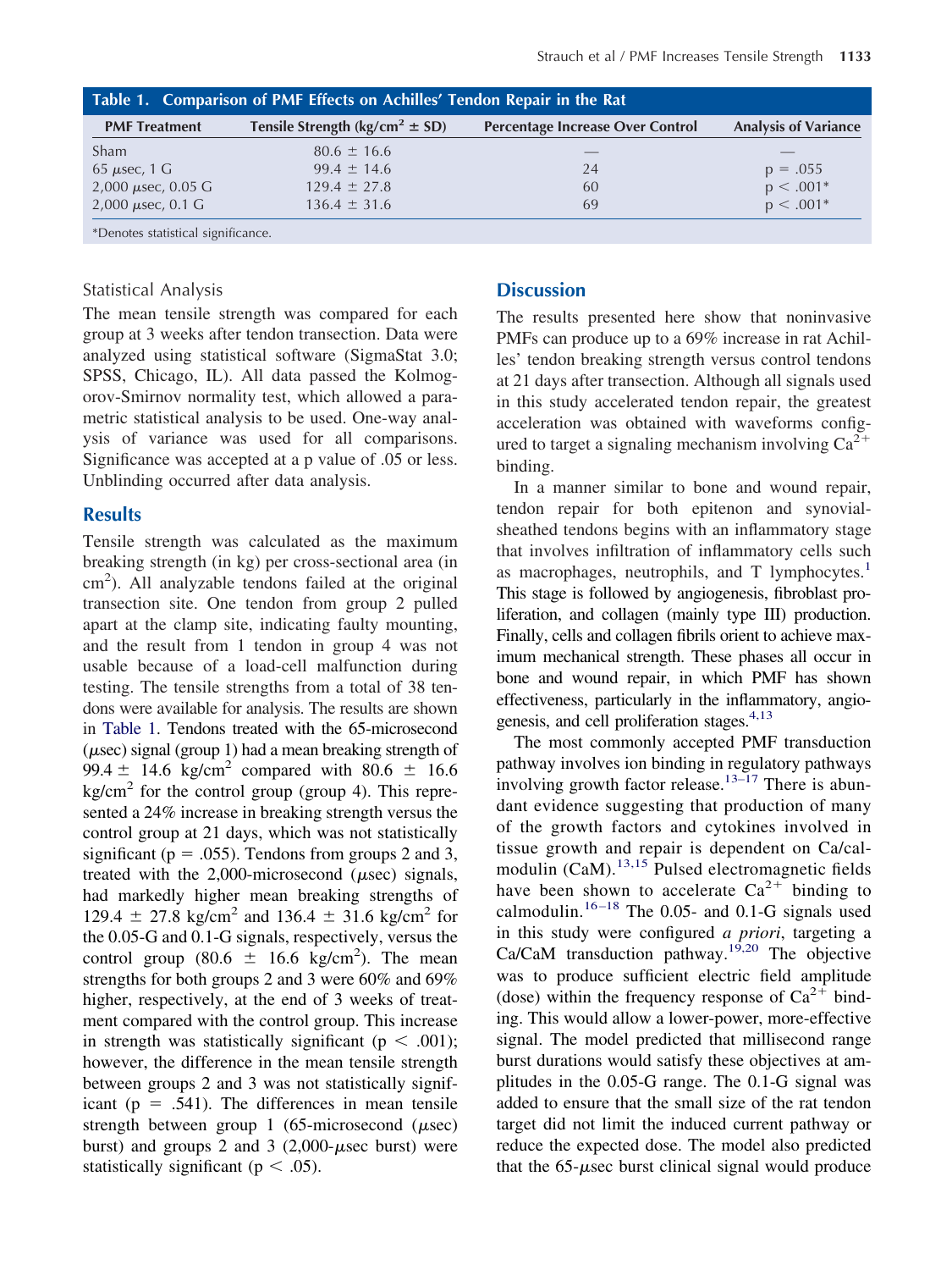<span id="page-3-0"></span>lower amplitude in the Ca/CaM pathway, rendering it less effective, but not ineffective, in this tendon model, in accord with the experimental results. Although this provides some support for the Ca/CaMbased model, it by no means suggests that this is the only transduction pathway. For example,  $Ca^{2+}$ -dependent nitric oxide synthase, which modulates the signaling molecule nitric oxide, also has been reported to affect tendon repair as well. $^{21}$ 

Regardless of the exact mechanism by which the PMF signals used in this study accelerated tendon repair, it is important to place these results in the context of those from other PMF waveforms and from growth factors. Other reports<sup>6-9</sup> have not shown the same degree of PMF-accelerated healing with other waveforms. In addition, the use of selective growth factors, such as insulin-like growth factor-1 to modulate inflammation or vascular endothelial growth factor to augment angiogenesis, does not seem to affect the mechanical outcome of tendon repair if no fixation or immobilization is used.<sup>16</sup> The results obtained in our study were achieved with no fixation or immobilization of the Achilles' tendon.

It is not clear whether the comparative increase in strength is a function of qualitative or of temporal improvements in the tendon's healing. Our previous experiments with this radiofrequency PMF signal on angiogenesis $2^{2,23}$  showed that the improved vessel formation of the treatment group was a temporal phenomenon. The control groups in these studies eventually developed comparable neovascularization, given more time. This is characteristic of all reported PMF effects on normal tissue repair. Thus PMF accelerates bone repair by accelerating the return to intact breaking strength and therefore to normal function.<sup>24</sup> The sham-treated fractures eventually reach the same biomechanic end point, but with increased morbidity. We have observed similar biomechanic acceleration in a linear full-thickness cutaneous wound in the rat.<sup>10</sup> Pulsed electromagnetic fields identical to those used in this study accelerated wound repair by approximately 60% at 21 days compared to the sham-treated group, with intact breaking strength achieved about 50% sooner than the untreated wounds (approximately 30 vs. 45 days post surgery). This result implies that the improvements in healing achieved with PMF result from an increase in the speed and efficiency of the cellular response to primary injury.

If prior experience in the development of PMF therapies for human bone and soft tissue is any indication, $3,4$  the improvement in tendon healing in the present experiment could have clinical application in the management of patients after tendon repair at any site. This is possible because PMFs in theory can modulate repair directly at the cellular level in all phases of repair, independent of anatomic differences in the repairing tendon.

After tendon injury and repair marked morbidity results from immobilization of the involved extremity; however, immobilization is necessary to ensure the development of adequate tendon strength before the initiation of active rehabilitation. If the application of PMF allows for the achievement of adequate tendon strength in a shorter time frame, the risk of developing adhesions or rupturing the repaired tendon in the early postoperative period, when this risk is highest, becomes less. The accelerated recovery may decrease the immobilization time required and allow rehabilitation to begin earlier.

This study investigated the effect of a particular PMF signal on the biomechanic strength of repaired paratenon-covered Achilles' tendons and not on synovial fluid-bathed tendons within the digital sheath. Although the 2 tendons have different healing characteristics, the basic cellular processes that PMFs can modulate are identical. Nonetheless the applicability of the information in this study to flexor tendons within the digital sheath will require further study.

The use of electromagnetic fields in tissue healing is still a relatively recent application and much research remains to be performed. Areas that need greater explanation include the interplay between wound healing, contributing growth factors, and angiogenesis. Pulsed electromagnetic fields hold promise as a safe, easily administered, noninvasive modality to accelerate and improve the body's healing mechanisms.

Copyright © 2006 by the American Society for Surgery of the Hand 0363-5023/06/31A07-0014\$32.00/0

doi:10.1016/j.jhsa.2006.03.024

#### **References**

- 1. Sharma P, Maffulli N. Tendon injury and tendinopathy: healing and repair. J Bone Joint Surg 2005;87A:187–202.
- 2. Akai M, Hayashi K. Effect of electrical stimulation on

Received for publication December 29, 2005; accepted in revised form March 29, 2006.

Supported in part by Ivivi Technologies Inc.

No benefits in any form have been received or will be received from a commercial party related directly or indirectly to the subject of this article.

Corresponding author: Berish Strauch, MD, Department of Plastic and Reconstructive Surgery, Albert Einstein College of Medicine and Montefiore Medical Center, 1625 Poplar St, Suite 200, Bronx, NY 10461; e-mail: bstrauch@montefiore.org.